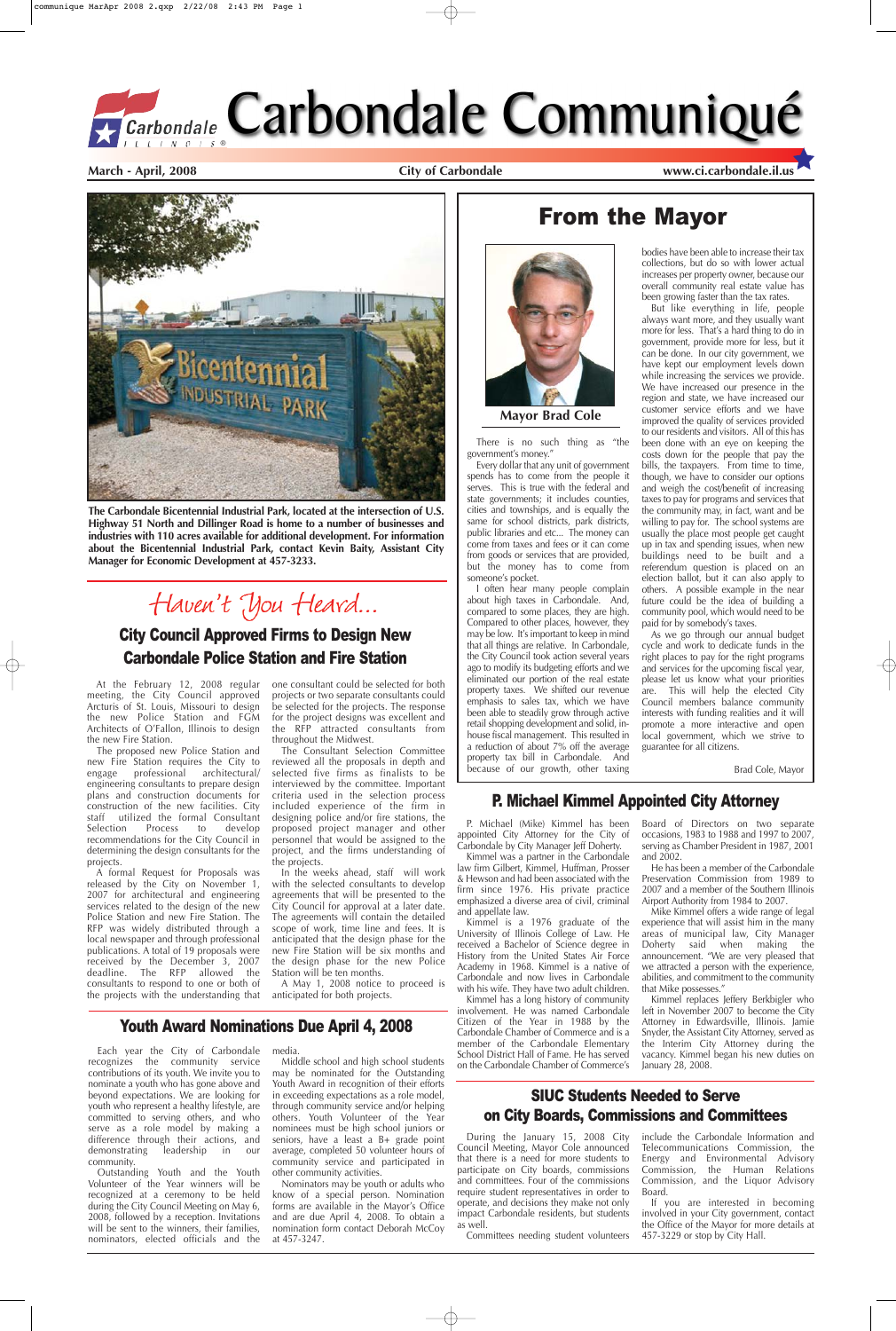#### **2** Carbondale Communiqué

## Homebuyer Assistance Program Grant Funds Available

The City of Carbondale has received a Homebuyer Assistance Program grant to assist lower-income persons with the purchase and rehabilitation of a home located within the Carbondale city limits.

The maximum amount of assistance for the purchase and rehabilitation of a home is \$40,000. The HOME program provides up to \$10,000 for down payment and closing costs, with the remaining funds for rehabilitation of the property in order to bring the dwelling up to the City's current housing codes. Based on the amount of assistance, this prorated loan will be forgiven in five or ten years. Home owners must live in the house as their primary residence for the duration of the loan. The home purchaser must provide at least \$1,000 towards the down payment, and qualify for and obtain financing from a participating lender.

Applicants must be first time home buyers or not have owned a home in the last three years. The household income must be less than or equal to 80% of the area median income. Income limits annually



Persons participating in the program will work with

Western Egyptian Economic Opportunity Council (EOC) for the HOME Homebuyer Assistance Program forgivable loan, and they will apply separately to participating local lenders for the primary loan for the home purchase. The Western Egyptian EOC, which is administering the program under a contract with the City, will evaluate information provided by the applicants to determine if they meet basic program eligibility criteria. The eligible applicants will be required to attend a HOME Homebuyer counseling program. Upon successful completion of the counseling program, applicants will be able to contact participating local lenders to apply for a home loan. The lenders will use their normal criteria to evaluate the loan applications and decide whether to approve or deny a loan.

If you are interested in further program information, please contact Khristina Vaughn, Housing Programs Administrator, at 618-549-5302 x 346. Persons interested in participating in the program must contact the Western Egyptian Economic Opportunity Council at (618) 965-3193 or by mail at P.O. Box  $\dot{7}$ , Steeleville, Illinois 62288 to receive application materials. The process from application to closing the sale on your new home may take several months. If you are interested in buying a home or are considering it in the future, you are urged to request application materials and submit them as soon as possible.

# Simply We Listen... Everything • 7500 Square Feet

your event a success

So we'll know what combination of resources will make

visual needs

• Complete audio

- Rooms for 2 to 600
- Modern catering kitchen
- Portable bars
- Upright Baldwin piano
- Portable and fixed **Stage**







## Seasonal Employment Opportunities Available

The City of Carbondale consistent with the original architectural style of the neighborhood or that utilizes historic building materials and techniques.

> Early each spring, generally in March, the City begins the process of hiring its Temporary (Seasonal) Positions which usually include a Weed Control Inspector, four Public Works Seasonal Workers, four Cedar Lake Maintenance Workers, a Head Lifeguard and numerous Lifeguards. Job opening announcements for these and other temporary positions that may become available are posted at City Hall, are available on the City's Web site at ci.carbondale.il.us under Job Opportunities and on CityVision 16 (Mediacom Channel 16). In addition, ads are also run in the Southern Illinoisan newspaper and, for the Lifeguard positions, in the Daily Egyptian.

The City's Application for Employment forms are

available at City Hall at the Receptionist's desk and in the Human Resources Office. The application form may also be downloaded from www.ci. carbondale.il.us.

Applications are reviewed and candidates are selected for interviews based on their qualifications and interviewed by a team of management personnel. This team makes recommendations for filling these positions to the City Manager who makes the final decision. The City of Carbondale encourages female and minority applicants. The City of Carbondale is an equal opportunity employer. For more information about employment opportunities with the City of Carbondale contact the Human Resources Office at 457-3228.

## A Permit May Be Required For Your Sign

Sign Permits are required in the City limits and within the City's one and one-half mile zoning jurisdiction. The City's sign regulations apply to both permanent and temporary signage and are designed to protect the safety of motorists and the overall attractiveness of our community.

It is recommended that you contact the City prior to constructing or placing any sign to ensure that it will meet the related requirements. Sign permit fees range from \$5 to \$10 depending on the type and size of the sign.

In limited circumstances, a formal permit may not be

required. Some of these circumstances include: construction signs, temporary real estate signs, yard sale signs, and political signs. Although these signs do not require an official permit, they must still conform to the related requirements.

Before a sign is erected, altered, or relocated within the City of Carbondale, please contact the Development Services Department at 457- 3235 to obtain information about the sign regulations.

# Historic Preservation Award Nominations Due March 7, 2008

Preservation Commission is honored to be sponsoring the Third Annual Historic Preservation Awards. Any structure located within the Carbondale city limits is eligible for a Historic Preservation Award. Carbondale residents are invited to submit nominations for any property that they feel is deserving of an award. Properties can be nominated in one of four categories:

#### • **Preservation**

Buildings that have been kept in their original architectural style and are being used for their original purpose.

#### • **Restoration**

Properties that have been restored to their original style or appearance.

#### • **Sympathetic Addition**

Construction of an addition to an existing structure that is consistent with the original architectural style of the structure.

• **New Construction**

A new structure that is

The only stipulation is that all nominations will require the owner's permission. We also encourage property owners to nominate their own property.

The deadline for nominations will be Friday, March 7, 2008. The award winners will be recognized at a City Council meeting in May, in association with National Preservation Month. The response to last award program was overwhelming and we look forward to another successful year.

Nomination forms can be picked up in the Planning Services Division at City Hall or can be found online at www.ci.carbondale.il.us/Histori cal/index.html.

For further information on the Historic Preservation Awards, or any other activities of the City of Carbondale Preservation Commission, please feel free to contact the Planning Services Division at 457-3248.

#### **By Jeffrey W. Doherty, City Manager**

Citizens look to local government to provide basic services such as police protection, fire suppression and prevention, street maintenance, refuse collection, water and sewer services, zoning and code enforcement. These services are paid by Carbondale citizens through sales and service taxes and through service fees. Fortunately, the City of Carbondale does not levy a property tax. Municipal officials work to maintain these quality services with fiscal responsibility.

As with many service delivery organizations, a major part of the City of Carbondale's budget is personnel costs. The City's Fiscal Year 2008 Budget includes \$11,729,794 in salaries and wages for its 279 employees. Salaries and wages represent only 69% of the City's total cost for personnel.

Public employment has many advantages and benefits. Typically, public employment provides long term job security, competitive wages, health benefits and disability and pension benefits. The increases in employee costs is challenging government budgets. No where is this more evident than police and fire pension costs for municipalities.

Police officers and firefighters place their lives on the line everyday in serving their communities. Accordingly, they are provided excellent disability and retirement plans that are guaranteed by law through property tax levies. In Carbondale, the City pays for these pension costs with non property tax revenues.

The City of Carbondale supports providing public safety personnel the pension benefits they have been promised. However, in order for municipalities to be able to afford the growing pension costs, the Illinois Municipal League, in which the City of Carbondale is a member, is asking the General Assembly to stop any proposed legislation that would create increased pension benefits.

For municipalities in Illinois, a crisis has developed in funding public safety employee pension costs. Due to the increase in benefits and other factors including returns on investments, police and fire pensions in Illinois are underfunded at an alarming rate. It is estimated that it would

take approximately \$180,000 per active police officer and \$177,000 per active firefighter to pay off the accumulated statewide debt.

The City of Carbondale is in the same position as most Illinois municipalities. The City's contributions to the Carbondale Police Pension Fund have grown 36% to \$788,105 in the past five years for its 64 police officers, yet the pension fund remains only 78% fully funded. The current total liability of the Carbondale Police Pension Fund is \$23.3 million, with approximately \$5.2 million of that liability unfunded.

The City's contributions to the Carbondale Fire Pension Fund have grown 134% to \$675,172 in the past five years for its 31 firefighters, yet the pension fund remains only 58% fully funded. The current total liability is \$18.7 million, with approximately \$7.9 million unfunded.

Contributions by the City of Carbondale to the Carbondale Police Pension Fund and the Carbondale Fire Pension Fund are established by actuaries selected by the independent pension funds. In FY 2008, the City contributes 28% of a police officer's salary to the pension fund and 47% of the firefighter's salary to the pension fund. Police officers and firefighters contribute 9.91% and 9.44%, respectively. These employees do not participate in Social Security.

In comparison, all other City employees participate in the Illinois Municipal Retirement Fund. In FY 2008, the City contributes 9.46% of their salary to IMRF and 7.65% to FICA (Social Security), a total contribution of 17.11%. Employees contribute 4.5% to IMRF and 7.65% to FICA. The City is approximately 97% fully funded with IMRF.

Municipalities statewide are struggling with growing costs as pension benefits for firefighters and police officers are increased by the state legislature with mandates that the municipalities, and ultimately, local taxpayers, fund the benefit costs.

The increase of benefits approved by the state legislature without consideration of the cost impact on municipalities is a prime reason the Illinois Municipal League is working to bring reasonableness and accountability to fire and police pensions.

## City Finances....Rising Pension Costs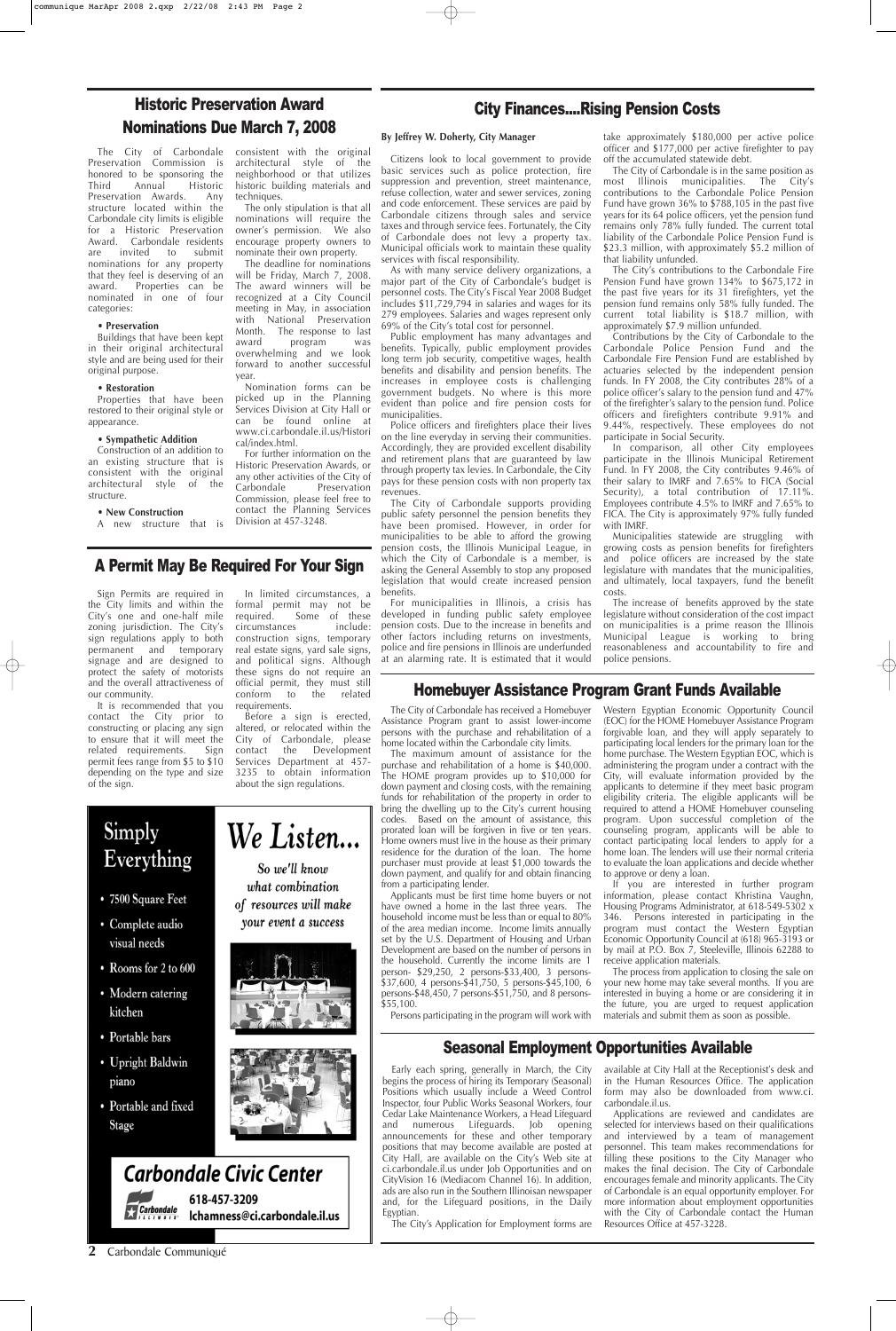#### City Fire Department Offers Free Home Safety Inspections

In an ongoing battle to reduce the number of house fires in the City of Carbondale, the Fire Department has in place a home fire safety inspection program. This is a complimentary service; there is no charge for an inspection. The inspection is an advisory visit, done to help residents prevent home fires before they start.

Fire service personnel will look at both the interior and exterior of the home for safety problems. They will also give helpful fire prevention recommendations to the residents. Some of the things they will look for are: proper house identification (visible street addresses), kitchen safety, smoke detector operation, home escape plans, and proper storage of flammables.

Some things to keep in mind:

• Make sure you have an outside street address that is easily seen from the road and is adequately lit at night. This makes it faster for emergency personnel to locate your home in case of an emergency.

• You should know where the outside utilities are located (gas and electric) and how to shut off the gas in case of an earthquake or other emergency.

• If you have a fire hydrant in your yard, we ask that you keep it accessible by clearing shrubs or obstacles away from it. Remember, seconds count when a fire occurs and fire fighters do not have time to clear a path to the nearest fire hydrant.

• If you store flammable liquids in a shed or garage, please keep them in a proper container, locked away from children.

• Do a yearly cleaning of storage areas and get rid

of unused papers, magazines, or anything that contributes to the fire load in your home.

• If you have any electrical problems, call a licensed electrician and have your electric service checked.

• Use extension cords only on a temporary basis, not as permanent wiring. Do not overload the cords.

• Practice safe cooking techniques. Never leave food unattended when it is cooking. If there are children in the home, always turn the pot handles inward to make it less likely for a child to reach up and pull a hot pan down on him/herself.

• Check your smoke detectors. They can save your life and the lives of your family if there is a fire in your home. The detector is useless if the batteries are dead or missing.

The City of Carbondale Fire Department looks forward to visiting with the people of Carbondale to share fire safety and prevention information. In addition to offering an inspection performed by members of the fire department, you may access the Household Risk Analysis Checklist from the City's website at www.ci.carbondale.il.us or find out more information from CityVision Channel 16 or the Fire Department. This checklist will allow you to perform an inspection at your convenience.

If you would like a home safety inspection or would like a Household Risk Analysis Checklist please contact the City of Carbondale Fire Department Administrative Office at 457-3234.

Carbondale Communiqué **3**

El Departamento de Policía de la Ciudad de Carbondale se complace en anunciar que ha recibido una Subvención del Departamento de Transporte de Illinois para promover la Seguridad de Niños Pasajeros. La subvención permitirá al Departamento de Policía convertirse en una Estación Permanente para la Inspección de la Seguridad de los Niños como

Pasajeros.

Personal del Departamento, entrenado como Técnicos Certificados en Seguridad Infantil, inspeccionará los asientos que se usan para asegurar a los niños con el fin de que sean instalados y usados correctamente y suministrarán instrucción de persona a persona para educar a los padres y a los que cuiden niños sobre los puntos básicos de seguridad infantil en la instalación y uso de los asientos. Estos servicios se suministran en forma gratuita y están a su disposición todos los jueves desde la 1:00 p. m. hasta las 4:00 p. m., o haciendo una cita en el Departamento de Policía de Carbondale.

Estadísticamente, nueve de cada diez asientos para carro están instalados incorrecta-mente. Entre los errores más comunes se incluyen el no asegurar apropiadamente el asiento al vehículo, el inclinar al niño hacia adelante demasiado, el colocar o el ajustar

inadecuadamente las correas y el utilizar un asiento que no es de la talla apropiada para el niño.

Aunque no todos estos errores pueden conducir a lesiones en caso de un accidente de tránsito, sí aumentan la probabilidad de una lesión al niño. La Ciudad de Carbondale tiene el compromiso de asegurar que los niños de nuestra comunidad viajen de la forma más segura posible y a todos los padres y cuidadores de niños para que hagan inspeccionar los asientos de seguridad por los técnicos entrenados del Departamento. Las leyes de Illinois exigen que el conductor y cada pasajero de un vehículo motorizado utilicen un cinturón de seguridad apropiadamente ajustado y amarrado. También se exige que siempre que una persona esté transportando a un niño menor de ocho años, la persona sea responsable de asegurar al niño con un sistema de protección infantil apropiado que incluya un asiento "booster". Cada persona que transporte a un niño de entre ocho y dieciséis años de edad, es responsable de asegurar al niño adecuadamente con un cinturón de seguridad.

Para más información, contacte a la Sargento Heather Reno del Departamento de Policía de Carbondale en el 457-3200, Ext. 465.

## La Policía Ofrece Seminarios Gratis sobre Medidas de Seguridad Infantil

### Grant Received for R. Buckminster Fuller Dome

The City of Carbondale recently received notification of a \$6,400.00 grant award from the Illinois Historic Preservation Agency. The grant will be used to initiate research necessary to prepare an application seeking designation of the R. Buckminster Fuller Dome Home for National Historic Landmark status through the National

Contractors experienced in building and renovating homes are encouraged to contact Khristina Vaughn, Housing Programs Administrator at  $618-549-5302 \times 346$ , if they are interested in

Parks Service.

The R. Buckminster and Anne Hewlett Fuller Dome Home was designated a Landmark District by the City of Carbondale in 2003 and locally serves as a reminder of the world-renowned R. Buckminster Fuller and his work in Carbondale. Fuller, who was an SIUC professor from 1959 until 1970, was the originator of the geodesic dome, which includes his former home. Fuller's dome inspired the more than 300,000 geodesic domes that stand today, including the Epcot Discovery Center at Disney World.

In 2004 the Dome was listed on the Landmarks

Preservation Council of Illinois' list of the Ten Most Endangered Historic Places in Illinois.

Since then a local grassroots effort has taken place by a group of citizens who acquired the property and formed a not-for-profit organization with the expressed purpose of restoring the RBF Dome Home as a museum.

The R. Buckminster Fuller Dome was placed on

the National Register of Historic Places in February, 2006 and most recently received recognition from the Illinois Chapter of the American Institute of Architects as one of 150 places of architectural significance in Illinois.

The additional designation on the National Register of Historic Places will shine a spotlight on one of Carbondale's most recognizable landmarks as well as provide additional funding opportunities for ongoing restoration work to restore the structure to its original condition.

#### Community Services Outreach Office Opened February 26, 2008

# Important Notice to City of Carbondale Water and Sewer Customers

**Effective January 1, 2008, a \$5.00 late payment fee will be assessed on each Carbondale Water and/or Sewer bill that is not paid by the due date listed on the original bill.**

**Questions regarding billing statements should be directed to the Customer Service Representatives in the City of Carbondale Water Services Office at 549-5302.**

# Eurma C. Hayes Child Care Center

If you live or work in Carbondale... Consider the Eurma C. Hayes Child Care Center when you are looking for quality child care.

## NOW ENROLLING

Head Start Collaboration Site • State Licensed/Municipally Owned Open Year Round - 7:30 a.m. to 5:30 p.m weekdays. Serving infants six weeks to children 12 years of age. For more information or to enroll a child call 457-3302 or visit 441 East Willow Street, Carbondale, Illinois.

#### "An Educational & Nurturing Environment"

The preservation and stabilization of residential neighborhoods, along with ensuring that the housing stock in the community is maintained in a safe, sound and sanitary condition is a priority of the City of Carbondale. The Mandatory Rental Housing Inspection Program has been effective in gradually improving the housing stock of the community, particularly in older neighborhoods where single family houses have been converted for multiple occupancy use.

An informational meeting to discuss the registration process and requirements of the Mandatory Rental Housing Inspection Program will be held on Thursday, April 3, 2008 at 3:30 p.m. at the Carbondale Civic Center. Property owners and property managers of rental property in Carbondale are encouraged to attend.

Through the Mandatory Rental Housing Inspection Program,

detailed inspections are conducted on the exterior and interior of rental properties. The scheduled inspections are initiated through<br>the City's Building &  $the$  City's Building Neighborhood Services Division of the Development Services Department. Violations that are noted are required to be corrected before a certificate of occupancy can be issued.

In November, 2007 the City Council approved an annual registration of all rental units in Carbondale. The revised requirements on registration take effect on January 1, 2009. An annual fee of \$35.00 per residential rental dwelling unit will be required to be paid at the time of registration by the property owner.

For further information about the Mandatory Rental Housing Inspection Program, contact the Building and Neighborhood Services Division at 457-3237.

## Mandatory Rental Inspection Program Informational Meeting April 3, 2008

The City of Carbondale has opened a Community Services Outreach Office at the Eurma C. Hayes Center located at 441 E. Willow Street in Carbondale. Marilyn James, Community Relations Officer will be at this office on Tuesdays from 9:00 a.m. - 12:00 p.m. and 1:00 p.m. -  $6:00$  p.m. and on Fridays from  $8:00$ a.m. to 1:00 p.m. Additional times will be available at the Eurma C. Hayes Center by appointment by calling 457-3246 or by e-mail at mjames@ci.carbondale.il.us. Marilyn James will continue to also have an office at City Hall with hours of 8:00a.m. - 5:00p.m. on Mondays, Wednesdays and Thursday and 1:00p.m. - 5:00p.m. on Fridays.

Services directly provided by the Community

Services Department include the direction of the City's Affirmative Action/Equal Employment Opportunity and Fair Housing functions, monitoring the operations of the Eurma C. Hayes Center and facilitating communication between the City and various community groups.

The Community Services Department also works to increase the level of participation of minority groups, women and persons with disabilities in economic development projects. For more information about services available through the City of Carbondale Community Services Department contact Marilyn James at 457-3246 or at the Community Services Outreach Office at 457-3288 during office hours.

### Contractors Needed for Housing Rehabilitation Program

The City is continuously seeking additional contractors to work in the Housing Rehabilitation Program.

participating in the Housing Rehabilitation Program. The City is an equal opportunity contractor and encourages minority and women owned businesses to consider this contracting opportunity.

The City also is seeking contractors who are licensed by the State of Illinois to perform lead-based paint mitigation in homes being rehabilitated.

Haven't You Heard...